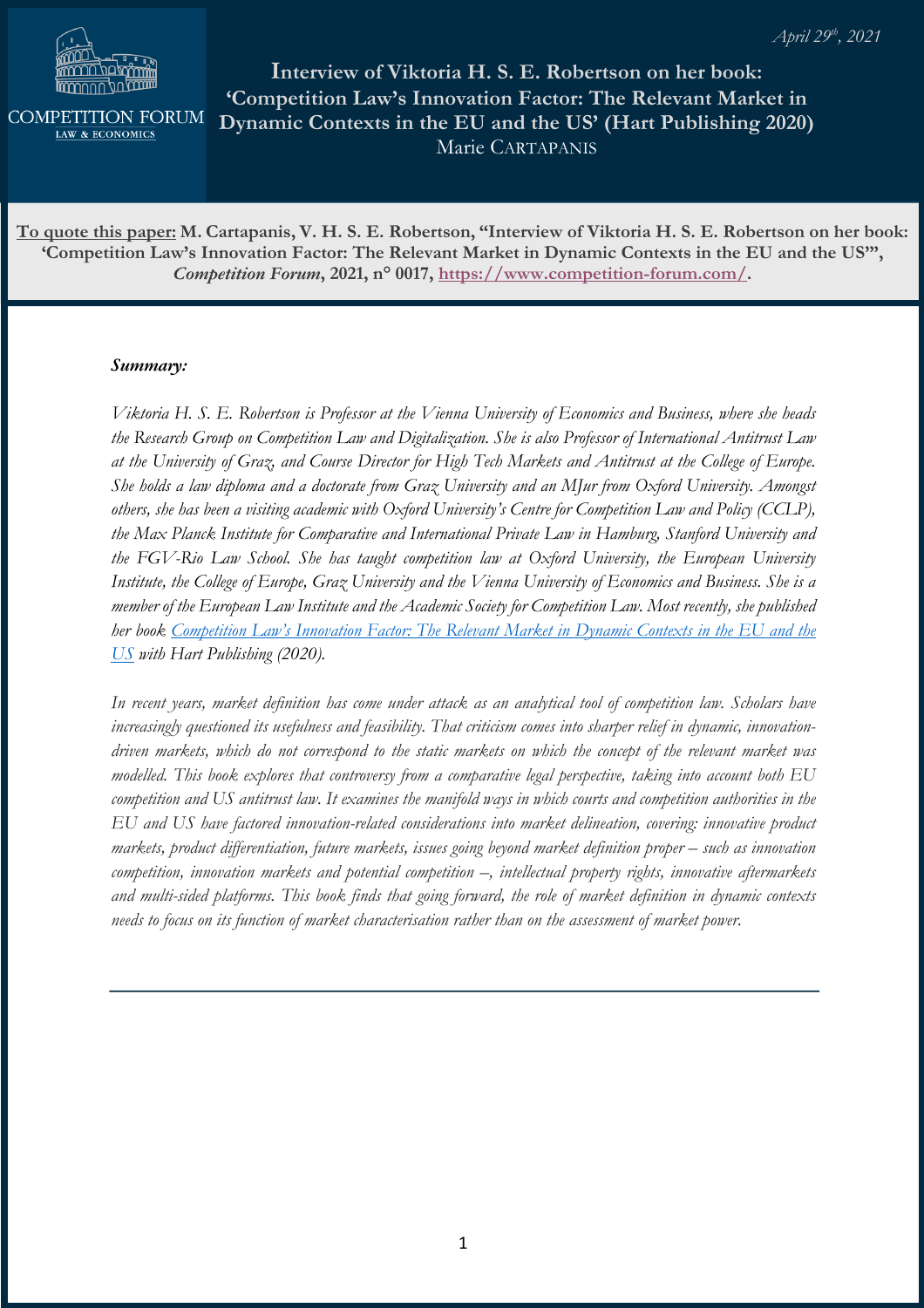**1) Vicky, your book focuses on the consideration of innovation in the delineation of the relevant market. Why was this question of particular interest to you? Could you, in a few words, present your work, the challenges and obstacles you have had to face, for example, in defining innovation?**

Several years ago, I did some extensive research on the question of standard-essential patents and how they're treated under competition law. I found the innovation dimension to be particularly interesting and important. I also came to realize that, in the end, every case was fundamentally based on one analytical pillar: that of market definition. That led me to look into the issue of innovation considerations in market definition more closely. I was intrigued to find out how competition law could frame this important analytical tool in a less pricebased way, so as to leave room for innovation. That of course required that I define innovation and innovative markets for the purposes of my book. As a lawyer by training, this called for reading-up on numerous economics papers, something that I thoroughly enjoyed. This then served as the basis for exploring how two jurisdictions – the US and the EU – account for various dimensions of innovation when delineating the relevant market. As dynamic markets usually don't just stop at the border, this comparative component of my research was particularly important to me.

**2) The relevant market is a determining tool, but it is also highly contested. What do you think of the proposal, formulated by certain economists, to abandon the relevant market in favour of a more inclusive analysis, based on "market power"? In** 

**this respect, do you think that a difference should be made depending on whether the case concerns a cartel or an abuse of a dominant position, or even a concentration?** 

In antitrust, the relevant market is a key analytical tool because the law requires us to stake out the area to which the antitrust rules apply. Under the current status quo, we therefore simply need a relevant market in order to apply the competition law provisions.

Of course, that does not preclude discussions *de lege ferenda*. And that is precisely what my book looks at: What is the role of the relevant market in competition law? How can this role be fulfilled in dynamic market environments that don't adhere to the market logic we've become so accustomed to? While the relevant market is often regarded as the automatic gateway to my market power appraisal, particularly in Europe, market definition has another important function: that of closely characterizing the market at issue so as to understand competitive constraints in a broader sense, and in order to situate the theory of harm. This aspect of market definition is frequently overlooked or brushed aside. I conclude that it constitutes a central element in any competition law case, particularly in dynamic market environments.

As for different market definition frameworks for different areas of competition law, based on considerations such as legal certainty, the approach to market definition should be the same no matter whether we're dealing with a cartel, unilateral conduct or a merger. This is also the premise that the Market Definition Notice is based on. However, the point of view will often diverge depending on the particular case, once being retrospective, once prospective, but also having a different focal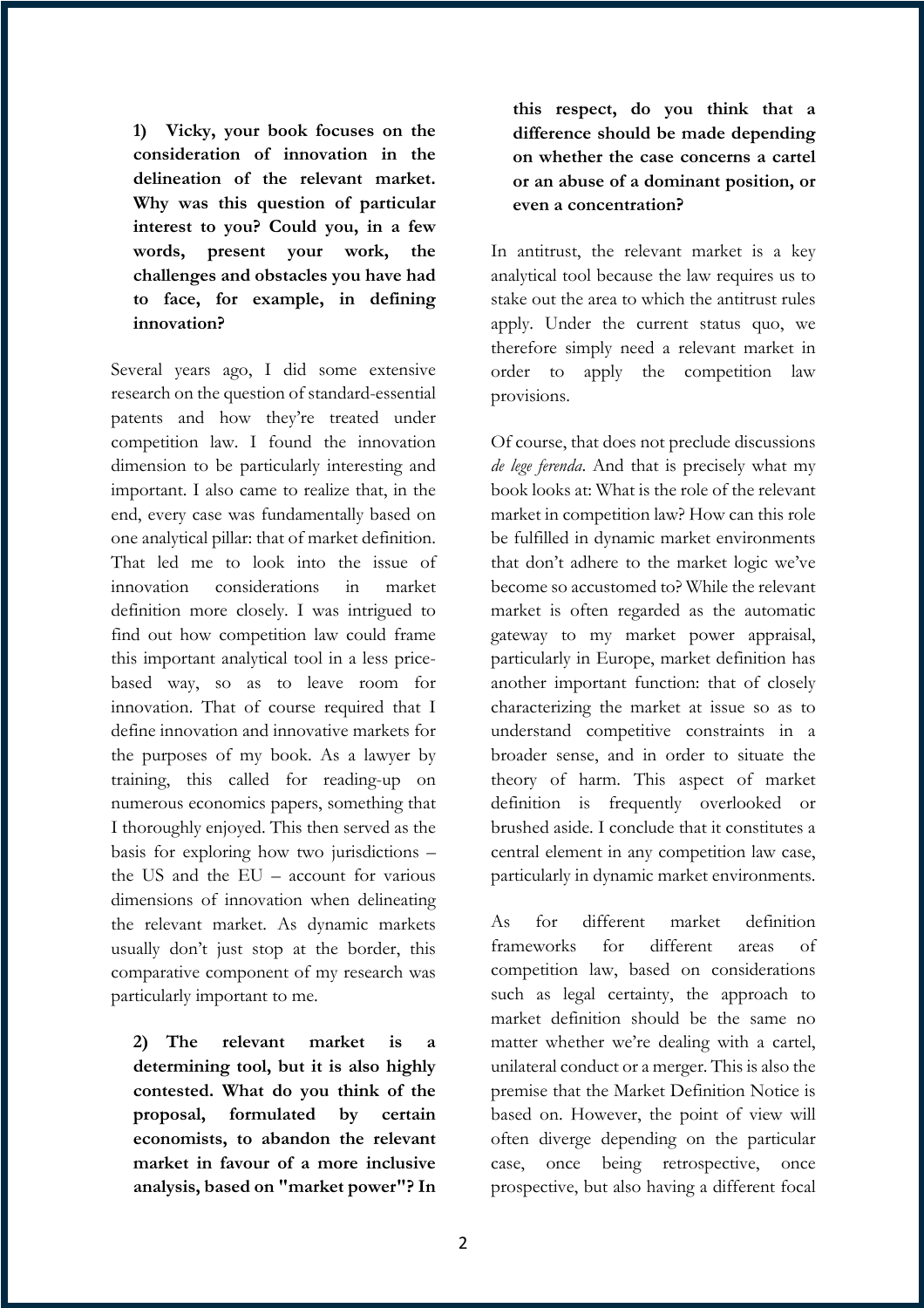point depending on the nature of the case. But in terms of methodology, there is a good argument to be made for a uniform approach.

**3) In the treatment of innovation, US antitrust is more advanced than European law, particularly with the "Antitrust Guidelines for the Licensing of Intellectual Property". How do you explain this difference in the treatment of innovation between the two continents?**

From my perspective, US antitrust and EU competition law have focused on different aspects of innovation in the past. In the US, you have the IP Licensing Guidelines and the innovation market concept, while in the EU, you have the R&D Block Exemption Regulation and the innovation spaces concept, for instance. These and other tools are all geared towards innovation-specific antitrust assessments. The different soft law instruments, block exemption regulations or concepts that were specifically developed are an expression of the types of cases that regularly came before the respective antitrust authorities. But they also show how these two jurisdictions are constantly inspiring each other with new ideas and developments.

**4) You make a metaphor between competition law and tennis. You explain that different types of courts (be they clay, carpet, grass or hard courts) require different skills for line calls, just like different market environments in competition law do. Would you go so far as to say that a special competition law should emerge on innovative grounds? Moreover, the innovation process can vary considerably between sectors: for example, the impact of intellectual property rights is fundamental in the pharmaceutical sector, more** 

**incidental in some digital markets. Would taking innovation into account also imply differentiating market delineation methods according to the sectors involved?**

Every market has its specific characteristics. The direct and indirect network effects that we encounter in digital markets, for instance, require my attention when I attempt to delineate a relevant market. But the law tries to provide tools that are of general application, so this does not necessarily mean that a *lex specialis* needs to be drafted for digital markets alone. Nevertheless, it could be a good idea to incorporate specific aspects of such issues into new guidance. This is what I propose in my reconceptualization of the legal framework for delineating antitrust markets in dynamic contexts.

**5) Competition law is permeated by economic considerations. What do you think of the place given to economic analysis in competition law? More specifically, with regard to innovation, economic doctrines are sometimes contradictory. This is the case of the very different approaches developed by Arrow, Schumpeter and the new industrial economy. In your opinion, can competition law overcome this obstacle? Is the divorce "just around the corner"?**

For antitrust purposes, the relevant market is a legal concept that is based on an economic one. Glassman called market definition a troubled marriage of economics and the law. Now what matters is how we reconcile the two. In market definition, but also in antitrust more generally, the law clearly has to be in the driver's seat – not only because we're talking about an area of the law, but also because economics is not the precise science competition lawyers would often like it to be.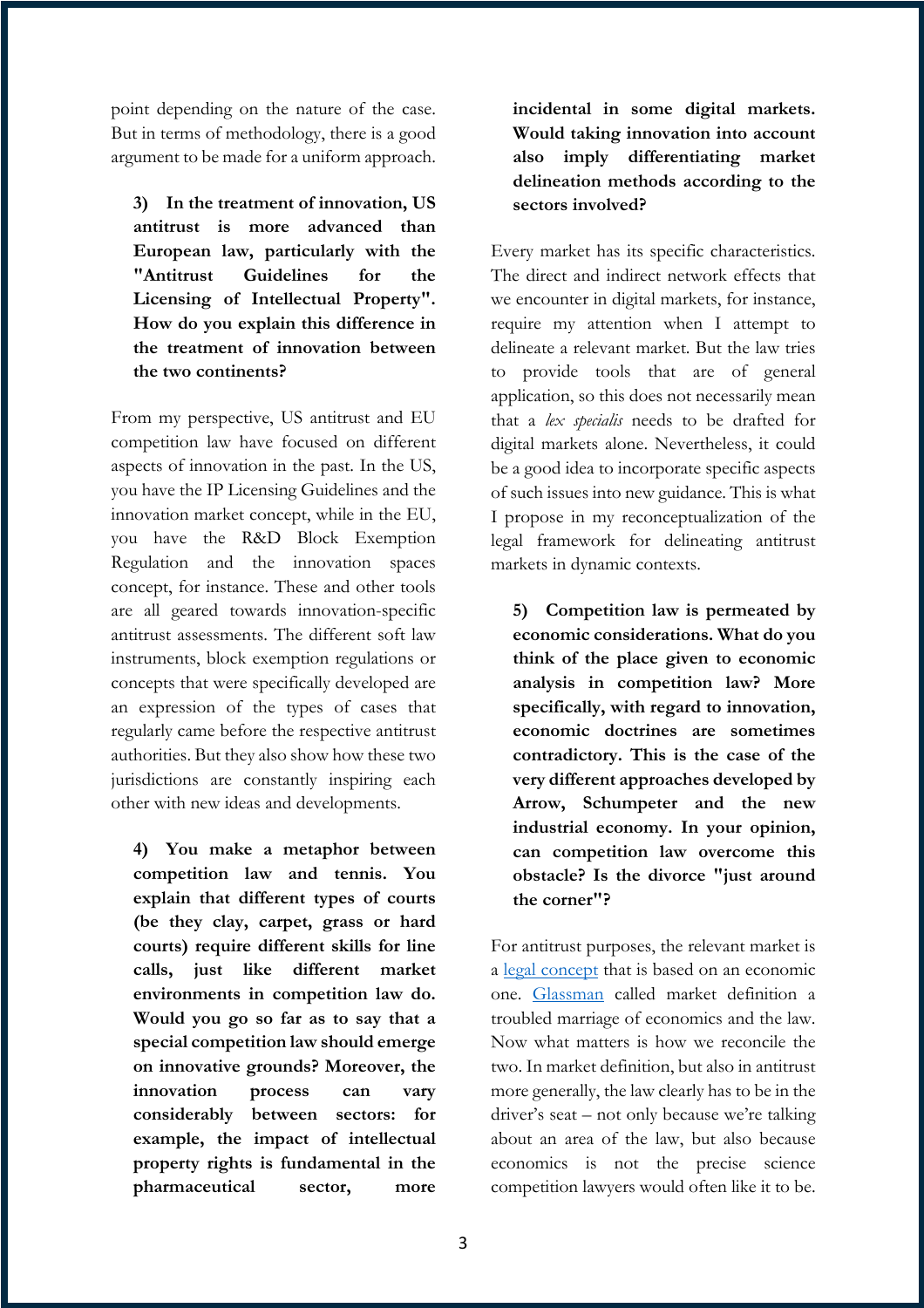On the other hand, competition law relies on many insights provided by economics – particularly when applying antitrust doctrine to new types of markets and business situations, for instance in the case of multisided platforms. So it's vital that this union of law and economics continue, but perhaps communication needs to be more straightforward.

**6) You say that in economics, it is believed that, in the long run, dynamic competition - or innovation - can generate greater consumer welfare than static competition. This longterm observation is shared by the majority of the doctrine. But in the concrete implementation of competition law, is this long-term perspective, in your opinion, "operative"? Firstly, is there not, in practice, a necessary trade-off between static competition based on price and dynamic competition based on innovation? Secondly, before the Commission or the Union judge, the parties must provide evidence of the arguments put forward. But innovation necessarily induces a movement, a prospective approach. In your opinion, from a legal point of view, can we provide proof, for example of potential competition? Can we, in short, "prove the future"?**

Price is something we can easily observe. It's also the metric that economists are most comfortable working with. So it is not surprising that a lot of competition law and economics is based on and revolves around price. What we've seen over the past few years is that other parameters of competition are increasingly being focused on – innovation, quality, perhaps even privacy. Quite frequently, however, we do not have

the tools to readily measure them or to easily incorporate them into our frames of reference as we would with price – they are, as you say, not yet operative enough. So the preference for or bias towards price-based tools is understandable. But it is something that competition law and economics are working on. A central question in this endeavour, of course, is the required standard of proof. When can we speak of a future market that we're sure (enough) will emerge, at what point can we speak of a potential competitor? Any prospective analysis has an inherent element of uncertainty, so it's up to the law to establish certain thresholds that count.

**7) Isn't the issue of innovation in competition law basically a question of political will? In France, the Minister of the Economy has the power to review a merger authorised by the Competition Authority for reasons of general interest other than the maintenance of competition, such as the maintenance of employment or industrial development. This power is not used for innovation, but more for employment policy. Could we imagine a similar mechanism at European or American level in favour of innovation? More generally, you have worked on US law. Do you think that the new Biden administration is fundamentally different from the Trump administration for antitrust law? At the European level, Vestager announced on 9 December 2019 a revision of the relevant market notice. What do you expect from this?**

It certainly is the case that competition policy can be more or less favourable to innovation considerations, so political will can contribute to a stronger focus on innovation. But the